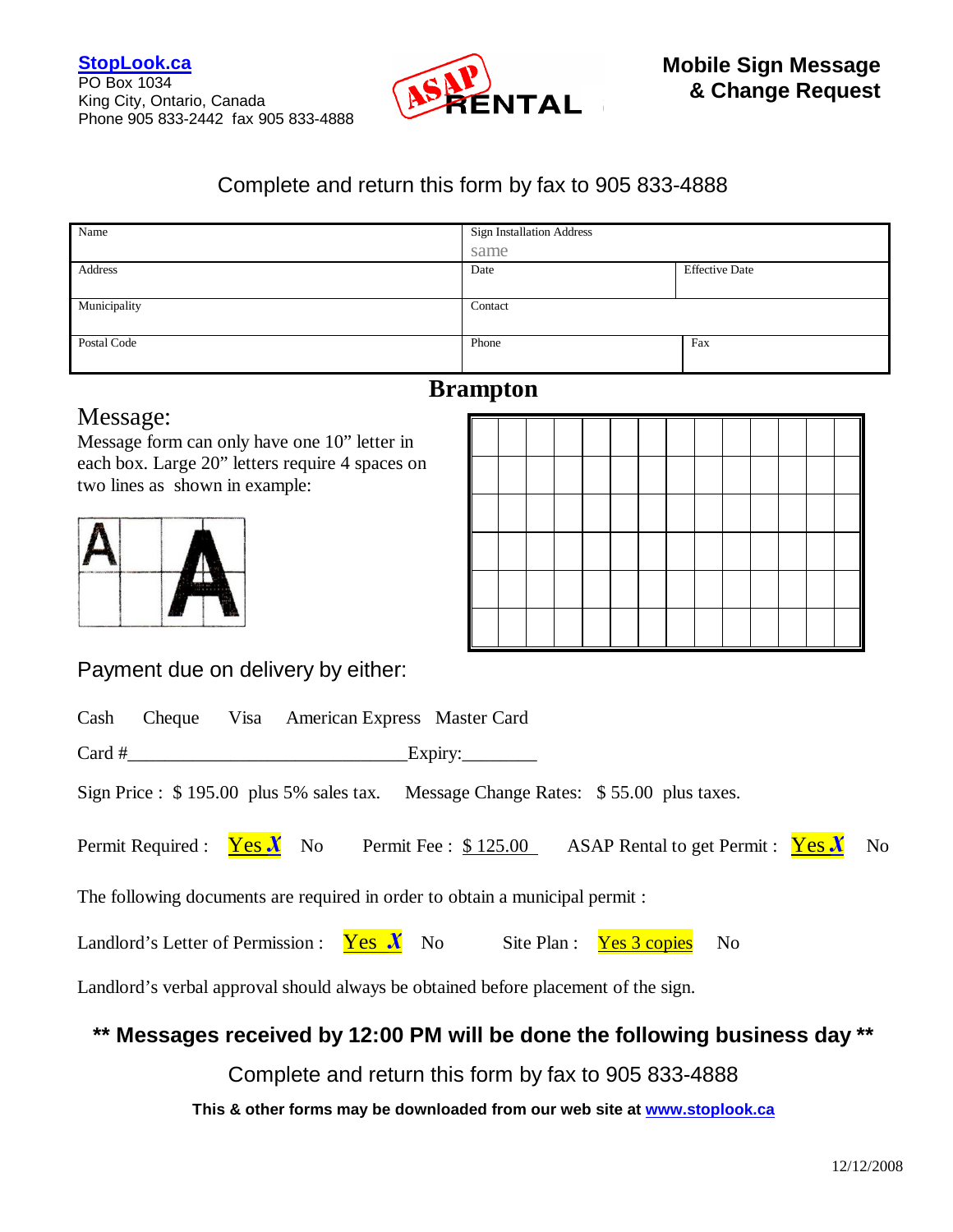



# Building Division

8850 McLaughlin Road, Unit 1, Brampton, ON L6Y 5T1 **Permits Inspections Zoning Services**<br>
Tel. 905-874-2401 Tel. 905-874-3700 Tel. 905-874-2090 Tel. 905-874-2401 Tel. 905-874-3700 Tel. 905-874-2090 Fax 905-874-3763

# Building Permit Requirements Portable Signs

### **Building Permit Application**

- 1. Completed sign permit application form.
- 2. **3 copies** of plans and specifications including:
	- Site plan or copy of an up-to-date property survey showing the location of the proposed sign, indicating setbacks from the property line(s), driveway access and any existing buildings on the site. Site plan must also show the exact location of any existing portable signs. Hand drawn sketches are not acceptable.
	- Where applicable, drawings of and information with respect to the building upon which the sign or advertising device is to be attached including the size and location of all other existing signs.
	- Where required by the Chief Building Official, a certificate of review from a structural engineer.
- 3. **Portable Sign Permit Fee:**

\$125.00

### **Sign Permit Issuance**

- 1. Contractors named on the application must obtain a City of Brampton contractor's licence for the current year. For information call (905) 874-2580.
- 2. The owner shall provide confirmation that a minimum of \$2 million liability insurance is in effect and the City of Brampton is included as an additional name insured.
- 3. Where a permit is to be issued to a party other than the owner, a form (Notice of Permission to Display a Portable Sign) signed by the owner shall be submitted for the authorization of work to be undertaken on the owner's property.
- 4. A validation sticker must be placed on the sign in a clearly visible fashion.
- 5. No person shall erect or display, or cause to be erected or displayed, a portable sign within a visibility triangle or in a manner which interferes with pedestrian or vehicular traffic.

(Building/Forms/Counter/Portable Signs)